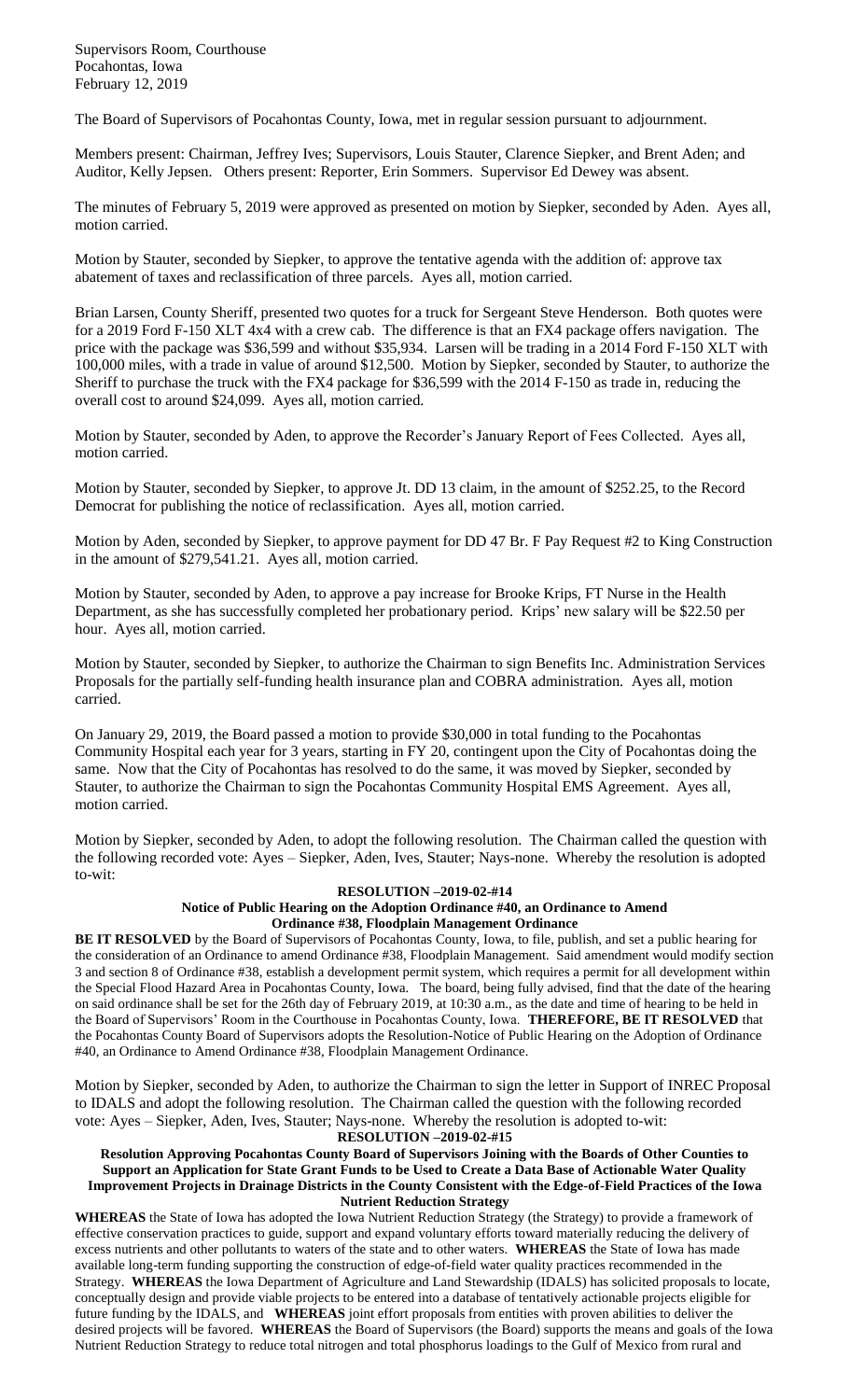urban lands in Iowa without government mandate. **WHEREAS** the Board desires to support landowners in Pocahontas County's drainage districts in the establishment, construction and maintenance of projects which create edge-of-field practices supported by the Strategy and which often involve multiple landowners. **WHEREAS** drainage districts are authorized to construct improvements that trap sediment and other pollutants and which protect lands in the district and may protect the interests of the landowners to continue to farm said lands in a practicable and cost-effective manner; and **WHEREAS** the Board may appoint engineers to conduct studies and prepare plans for the construction of such improvements for consideration by the drainage district's landowners.

## **IT IS HEREBY RESOLVED**

- that the Board joins with the boards of other counties to support the Proposal of the Iowa Nutrient Research and Education Council, Iowa State University and Bolton & Menk, Inc. (the Project Team) in response to an IDALS Request for Proposals for offered funding to locate, design and submit to the IDALS for future funding consideration, many eligible actionable water quality projects in and/or for drainage districts in the county.
- that if the Proposal is accepted and funded the Board will authorize the Project Team to review the records of the drainage districts, to conduct surveys in the districts and to complete the conceptual design of projects to be submitted for future funding to the IDALS.
- that if the Proposal is accepted and funded the Board will join with the other participating counties to establish a leadership committee to advise and assist the Project Team, to educate and inform landowners in participating counties about the Strategy and this local effort in support thereof, and to actively support the Project Team in participating in meetings with landowners in drainage districts toward securing tentative commitments for eligible water quality projects which will be presented to the IDALS as tentatively actionable projects for future consideration of funding assistance.
- That the water quality projects contemplated to be developed in the many drainage districts in the participating counties under the Proposal will, if constructed, improve water quality locally, achieve material reductions in nutrient loads to surface waters and complement and enhance existing efforts of the Iowa Nutrient Reduction Strategy.

Motion by Siepker, seconded by Aden, to approve a letter of support for expanding watershed planning and implementation capacity in the Upper North Raccoon River. Ayes all, motion carried.

It was moved by Siepker, seconded by Aden, to acknowledge receipt of Manure Management Plan: (1) Farm 123- Lampe T– ID #61614 located in the NE NW, Section 9, Cummins Township with New Fashion Pork as owners & Sarah Withers as contact person; and (2) Farm 235-Reed – ID# 67051 located in the SE NE, Section 26, Dover Township with New Fashion Pork as owner & Sarah Withers as contact person. Ayes all, motion carried.

Auditor Jepsen distributed the Grand Juror's Report to the Supervisors for review.

## The following claims were audited and allowed:

| The Tonowing claims were addred and anowed. |                         |         |                |
|---------------------------------------------|-------------------------|---------|----------------|
| A & M Laundry                               | Supplies                | 100.29  | $\mathbf 1$    |
| Adv Systems                                 | Copier Ex               | 139.36  | 1              |
| Alliant Energy                              | Utilities               | 861.60  | $\mathbf{1}$   |
| Alpha Wireless                              | Supplies                | 7229.00 | -1             |
| AP Air Inc                                  | Parts                   | 69.00   | $\mathbf{1}$   |
| APCO                                        | Dues                    | 368.00  | 3              |
| Arnold Motor                                | Parts                   | 954.59  | 1              |
| Ashes to Ashes Pet Cremation                | Services                | 57.50   | 1              |
| AΤ&Τ                                        | Telecommunications Srv  | 46.17   | $\mathbf{1}$   |
| Auto-Jet Muffler                            | Supplies                | 96.34   | $\mathbf{1}$   |
| Client                                      | Mileage                 | 58.86   | $\mathbf{1}$   |
| Battery Junction                            | Batteries               | 54.72   | $\mathbf{1}$   |
| D Beneke                                    | Legal Services          | 120.00  | $\mathbf{1}$   |
| <b>B</b> H Energy                           | Gas/Pocahontas          | 1333.48 | $\mathbf{1}$   |
| <b>B</b> H Energy                           | Natural Gas             | 471.31  | $\mathbf 1$    |
| Bob Barker Co                               | Jail Supp               | 74.91   | $\mathbf{1}$   |
| BV Co Journal                               | BOS Publication         | 676.15  | 1              |
| Cal Co ECA                                  | Utilities               | 10.50   | $\mathbf{1}$   |
| Calhoun-Burns                               | Bridge Rate/Inspect     | 8404.63 | $\mathbf{1}$   |
| Campbell Supply                             | Parts                   | 532.39  | $\mathbf{1}$   |
| Canon                                       | Copier Exp              | 63.36   | $\overline{c}$ |
| Canon                                       | Office Equip            | 24.59   | $\mathbf{1}$   |
| CID                                         | Supplies                | 231.90  | 1              |
| D Cirks                                     | Phone REIM              | 80.00   | $\mathbf 1$    |
| James P Conway                              | Fuels-Motor Vehicle     | 20.00   | 1              |
| James P Conway                              | Meeting Expense         | 27.59   | 1              |
| Counsel                                     | engineer/copies         | 54.11   | 1              |
| Counsel                                     | Copier Cont             | 55.99   | $\mathbf{1}$   |
| Counsel                                     | Copier Exp              | 100.12  | $\overline{c}$ |
| County Social Services                      | Treatment Services      | 33.00   | $\mathbf{1}$   |
| CrawDaddy Outdoors                          | Conservation Equip      | 3282.64 | $\mathbf{1}$   |
| O Cressler                                  | Mileage                 | 44.69   | $\mathbf{1}$   |
| CTM Media                                   | Guide Distribution      | 165.00  | 1              |
| B Dahl                                      | Mileage                 | 276.48  | 1              |
| B Dahl                                      | Phone                   | 25.00   | 1              |
| Des Moine Stamp                             | Notary stamp            | 32.40   | 1              |
| Darvin Dirks                                | Well plug               | 473.48  | $\mathbf{1}$   |
| Doolittle Oil                               | Supplies                | 1952.10 | $\mathbf{1}$   |
| Farm & Home                                 | battery                 | 29.15   | $\mathbf{1}$   |
| Farm & Home                                 | freight                 | 16.99   | 1              |
| Farm & Home                                 | gas cylinder            | 4.79    | $\mathbf{1}$   |
| Farm & Home                                 | hose mender             | 1.29    | 1              |
| Farm & Home                                 | misc                    | 33.27   | $\mathbf{1}$   |
| Farm & Home                                 | paint                   | 23.54   | $\mathbf{1}$   |
| Farm & Home                                 | plumbing                | 39.46   | 1              |
| Farm & Home                                 | torch                   | 191.97  | $\mathbf{1}$   |
| Farm & Home                                 | Havelock/plumbing parts | 116.81  | $\mathbf{1}$   |
| Farm & Home                                 | Supplies                | 339.90  | $\overline{c}$ |
| D Feistner                                  | Supplies                | 58.83   | $\mathbf{1}$   |
| D Ferquson                                  | Mileage                 | 271.14  | $\mathbf{1}$   |
| D Ferguson                                  | Phone                   | 25.00   | 1              |
| City-Fonda                                  | Utilities               | 191.75  | $\mathbf{1}$   |
| Force America                               | Parts                   | 47.69   | $\mathbf{1}$   |
| Galls                                       | Uniforms                | 728.26  | 1              |
| Gilmore City                                | Utilities               | 267.35  | $\mathbf{1}$   |
| Grainger                                    | Supplies                | 30.84   | $\mathbf{1}$   |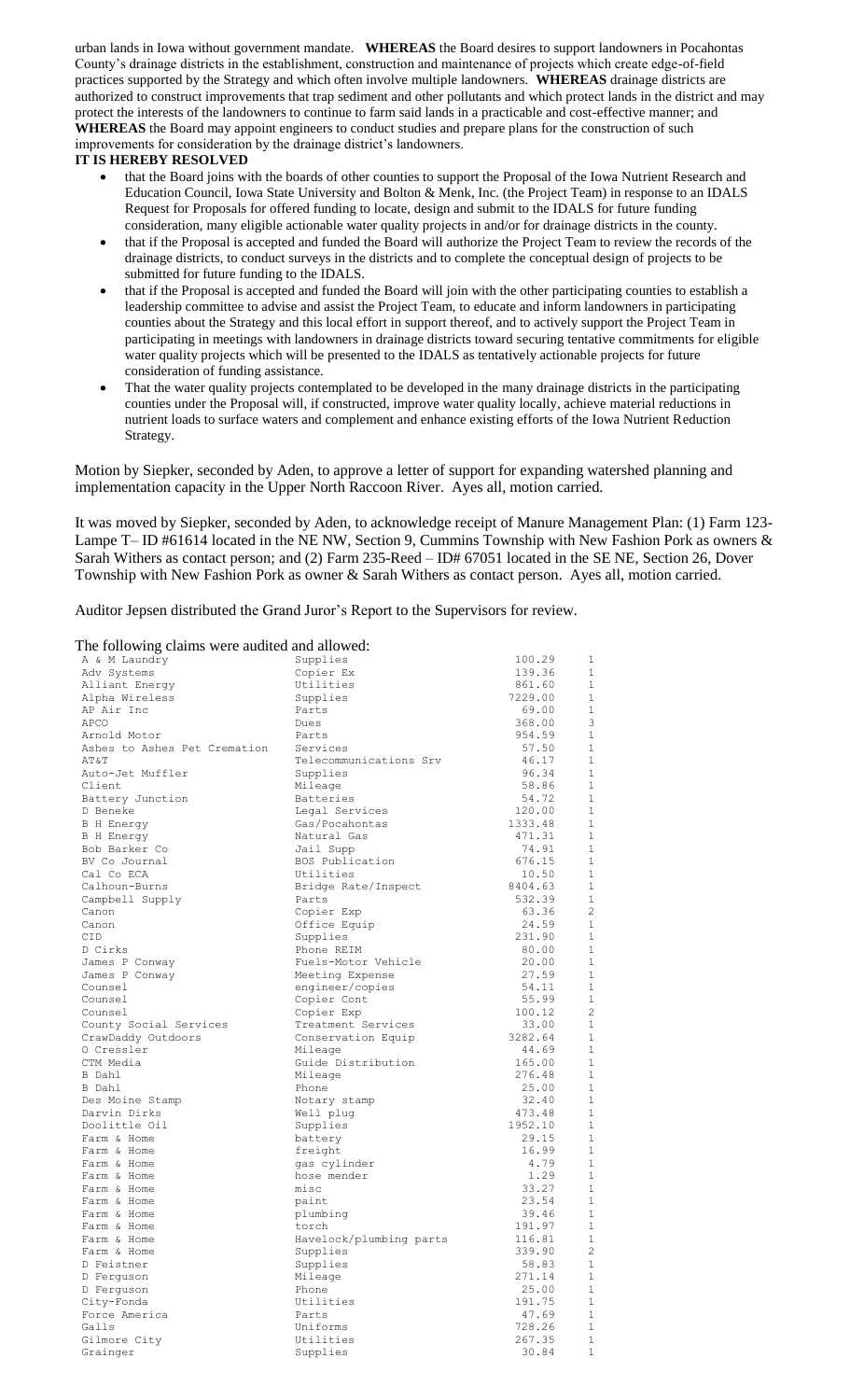| T Grau<br>Graves Constr            | Expenses<br>Constr Repairs            | 923.08<br>82176.17  | 1<br>1              |
|------------------------------------|---------------------------------------|---------------------|---------------------|
| Gray Sanitation                    | garbage pickup/Palmer/Jan             | 15.00               | 1                   |
| Hannah G Hubbell                   | Mileage                               | 11.61               | 1                   |
| Hannah G Hubbell                   | Phone                                 | 25.00               | 1                   |
| <b>IACCP</b>                       | Dues                                  | 40.00               | 1                   |
| IA Hosp Assoc.                     | Dues                                  | 500.00              | $\mathbf{1}$        |
| IA Lakes Elec                      | Security Light                        | 357.00              | 1                   |
| IA Prison Ind<br><b>IACCVSO</b>    | signs<br>Educ & Training              | 480.48<br>60.00     | 1<br>1              |
| Interstate All Battery             | batteries                             | 40.30               | $\mathbf{1}$        |
| Jack's Uniform                     | Uniforms                              | 119.69              | 1                   |
| R Jergens                          | Mileage Reimb                         | 250.00              | $\mathbf{1}$        |
| R Jergens                          | Mileage/Meals Reimb                   | 472.82              | 1                   |
| Johnson & Roundtree                | Medicaid refunds                      | 7656.88             | $\mathbf{1}$        |
| Johnston Auto                      | Supplies                              | 788.50              | 1                   |
| Keltek                             | led flashing lights                   | 248.52              | $\mathbf{1}$        |
| M Klocke                           | Mileage                               | 20.71               | 1                   |
| Brooke A Krips                     | Mileage                               | 318.01              | $\mathbf{1}$        |
| Brooke A Krips                     | Phone                                 | 25.00               | 1                   |
| House of Print                     | Annual Dinner Handouts                | 137.00              | $\mathbf{1}$        |
| Laurens Municipal                  | E911 Trunks                           | 643.26              | 1<br>$\mathbf{1}$   |
| Laurens Municipal<br>Laurens Sun   | Laurens/utilities<br>Pub BOS Minutes  | 222.74<br>972.72    | 1                   |
| Laurens Sun                        | Semi-Annual Report                    | 221.60              | 1                   |
| Laurens Sun                        | Subscription                          | 27.50               | 1                   |
| RELX INC                           | Software                              | 101.97              | 1                   |
| Machine Shop                       | welding supplies                      | 179.53              | 1                   |
| Mail Servcs                        | MVR Notices                           | 200.11              | 1                   |
| Mangold Environ                    | Water Tests                           | 183.75              | 1                   |
| Manson Lumber                      | box boards                            | 104.00              | 1                   |
| Martin Marietta                    | rd stone                              | 23176.68            | 1                   |
| Mediacom                           | Internet                              | 216.90              | 1                   |
| Medical Enter                      | Services                              | 90.00               | 1                   |
| Jeffrey A Mefferd Jr               | Postage                               | 7.35<br>189.00      | $\mathbf{1}$<br>1   |
| Menards                            | Freezer<br>Mileage                    | 22.78               | 1                   |
| K Metzger<br>K Metzger             | Phone                                 | 25.00               | 1                   |
| Mid Iowa GP                        | Annual Dues                           | 5250.00             | 1                   |
| MidAmeri Energy                    | rural Manson int. lts                 | 28.46               | 1                   |
| MidAmeri Energy                    | Electricity                           | 50.68               | 1                   |
| MidAmeri Energy                    | GC/electric                           | 44.43               | 1                   |
| MidAmeri Energy                    | Varina/elec                           | 42.10               | $\mathbf{1}$        |
| Midwest Wheel                      | Supplies                              | 329.61              | 1                   |
| Murphy Tractor                     | Parts                                 | 3598.79             | $\mathbf{1}$        |
| Napa                               | Supplies                              | 153.55              | 1                   |
| Next Gen Tech                      | Computer Equip                        | 1545.34             | $\mathbf{1}$        |
| Next Gen Tech                      | Data Proc                             | 166.50              | 1                   |
| NW Comm<br>NW Comm                 | Services                              | 27.95<br>2150.40    | 1<br>1              |
| NW Comm                            | Telecommunications Srv<br>Web Hosting | 224.55              | 1                   |
| R Nystrom                          | Mileage                               | 10.90               | 1                   |
|                                    |                                       |                     |                     |
|                                    |                                       |                     | $\mathbf{1}$        |
| Office Elements<br>Office Elements | folders<br>Ink cartridge              | 44.40<br>20.54      | 1                   |
| Office Elements                    | Offc Supp                             | 615.41              | 5                   |
| Office Elements                    | Paper                                 | 1750.00             | 1                   |
| Office Elements                    | Supplies                              | 139.83              | 1                   |
| Office Systems                     | Copier Exp                            | 42.42               | 1                   |
| Out Of The Blue Finishings         | Campground lock boxes                 | 1403.06             | 1                   |
| PAC Manufact Co                    | Business Awards                       | 125.62              | $\mathbf{1}$        |
| Palmer Mutual Tel                  | Phone                                 | 314.92              | 1                   |
| City-Palmer                        | utilities/Palmer                      | 91.25               | $\mathbf{1}$        |
| PJ Greufe                          | Services                              | 3500.00             | 1<br>$\mathbf{1}$   |
| Po Co Aud<br>Po Co EMA             | Mapping<br>Admin Duties               | 6000.00<br>15000.00 | 1                   |
| Po Co Home Care                    | Services                              | 17952.00            | $\overline{c}$      |
| Po Co Sec Rd                       | Fuel                                  | 269.80              | $\mathbf{1}$        |
| Po Co Solid Waste                  | Disposal Fee                          | 22.00               | $\mathbf{1}$        |
| Po Co Solid Waste                  | Rural Waste                           | 9945.06             | $\mathbf{1}$        |
| City-Pocahontas                    | utilities/quonset/Poky                | 15.07               | $\mathbf{1}$        |
| City-Pocahontas                    | utilities/Poky shops                  | 885.60              | 1                   |
| City-Pocahontas                    | Electric Power                        | 247.88              | 1                   |
| City-Pocahontas                    | Electricity                           | 38.72               | 1                   |
| City-Pocahontas                    | Utilities                             | 3837.77             | 6                   |
| Poca Fiber<br>Poca Ford            | Telecommunications<br>radiator hose   | 2172.93<br>69.38    | 15<br>1             |
| Poca Ford                          | Sheriff Vehicle Maint                 | 1013.37             | 1                   |
| Pro Co-Op                          | diesel bulk/cardtrol                  | 12803.70            | 1                   |
| Pro Co-Op                          | gas bulk                              | 2440.93             | 1                   |
| Pro Co-Op                          | misc lid                              | 23.52               | $\mathbf{1}$        |
| Pro Co-Op                          | Fonda propane                         | 694.38              | 1                   |
| Pro Co-Op                          | Fuel                                  | 36.94               | $\mathbf{1}$        |
| Pro Co-Op                          | Tire Repair                           | 45.00               | 1                   |
| Pro Co-Op                          | Varina propane                        | 315.63              | 1                   |
| Quality Drainage Solutions LLC     | Dover 7/18 rd crossing<br>Services    | 3430.50<br>565.00   | 1<br>1              |
| RAM Systems<br>Record Dem          | Advertising                           | 721.00              | 1                   |
| Record Dem                         | EM Budget Publication                 | 64.05               | 1                   |
| Record Dem                         | Minutes & Ad                          | 1129.54             | 1                   |
| Record Dem                         | Notice                                | 97.46               | 1                   |
| Record Dem                         | Publish Budget                        | 58.86               | 1                   |
| Record Dem                         | Treas Semi-annual Report              | 222.16              | 1                   |
| Rees Truck                         | Parts                                 | 249.57              | 1                   |
| B Reis                             | Meeting Expense                       | 211.12              | 1                   |
| S Richardson                       | Expenses                              | 53.27               | 1                   |
| S Richardson                       | Medical Supplies                      | 21.40               | 1                   |
| S Richardson                       | Phone                                 | 25.00               | $\mathbf{1}$        |
| Rolfe Auto & Farm                  | Parts                                 | 339.96              | 1<br>$\overline{1}$ |
| City-Rolfe<br>City-Rolfe           | Comm Ctr Rental<br>Utilities          | 125.00<br>518.79    | 1                   |
| Rust's Western                     | Uniform                               | 105.95              | $\mathbf 1$         |
| K Scheidegger                      | Meeting Expense                       | 38.04               | 1                   |
| Genesis<br>Schoon Excavating       | Shredding<br>Drainage                 | 66.49<br>225.00     | $\mathbf{1}$<br>1   |